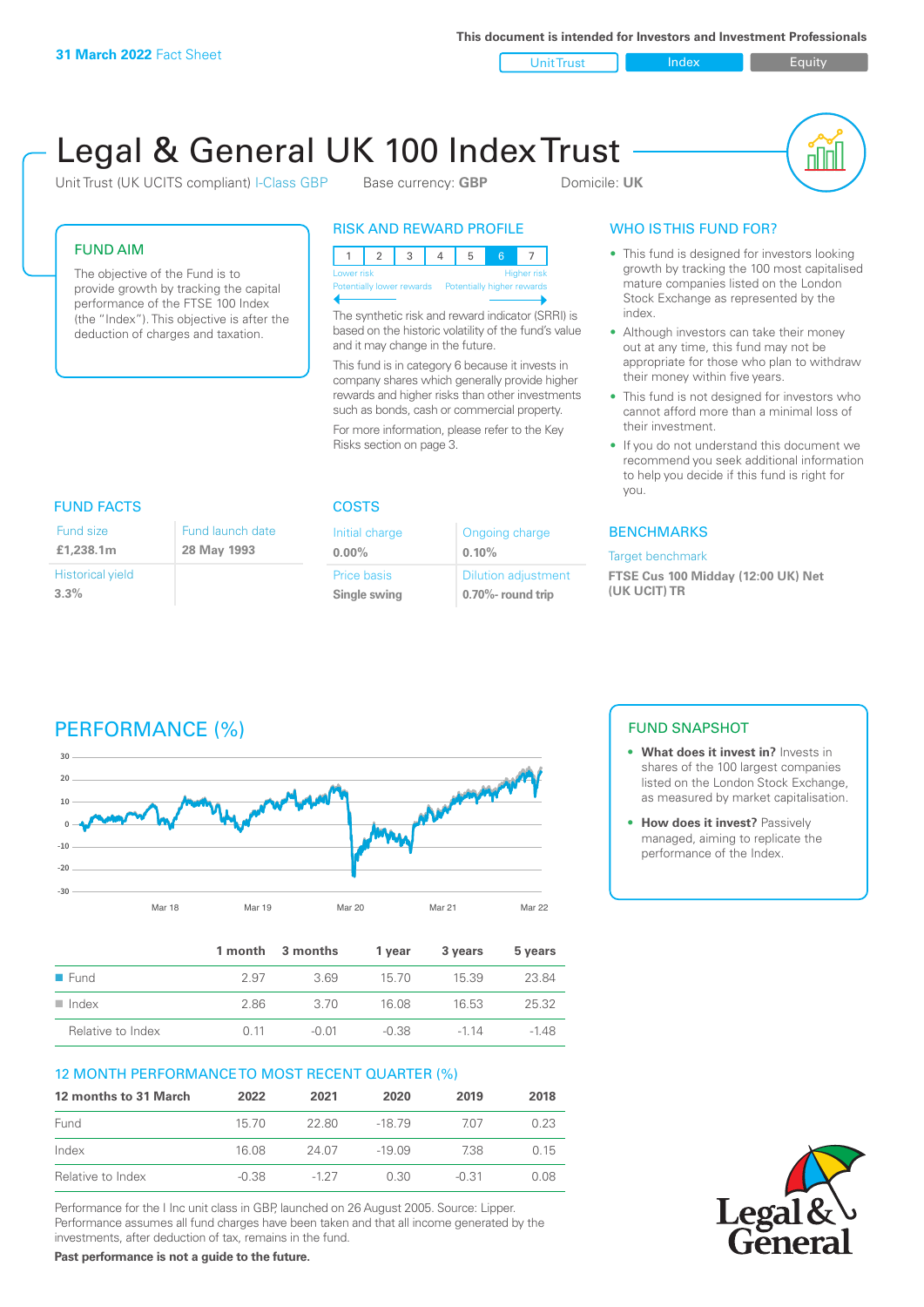# Legal & General UK 100 Index Trust

Unit Trust (UK UCITS compliant) I-Class GBP

## PORTFOLIO BREAKDOWN

All data sources are a combination of LGIM and the Fund Accountant unless otherwise stated. Totals may not sum to due to rounding. In order to minimise transaction costs, the Fund will not always own all the assets that constitute the index and on occasion it will own assets that are not in the index. The number of fund holdings can also differ from the index due to corporate events and proxy holdings.



#### SECTOR (%)

| $\blacksquare$ Financials         | 18.0 |
|-----------------------------------|------|
| ■ Consumer Staples                | 17.2 |
| ■ Health Care                     | 12.9 |
| ■ Energy                          | 11.5 |
| $\blacksquare$ Industrials        | 11.3 |
| ■ Basic Materials                 | 10.3 |
| Consumer Discretionary            | 10.1 |
| $\blacksquare$ Utilities          | 3.8  |
| $\blacksquare$ Telecommunications | 24   |
| ■ Real Estate                     | 1.6  |
| ■ Technology                      | 1.0  |
|                                   |      |

#### COUNTRY (%)

United Kingdom 100.0

#### MARKET CAPITALISATION (%) TOP 10 ISSUERS (%)

| ■ Large              | 81.4 |
|----------------------|------|
| $\blacksquare$ Mid   | 18.4 |
| $\blacksquare$ Small | 0.2  |

■ Top 10 issuers 48.3% Rest of portfolio 51.8% No. of holdings in fund 104 No. of holdings in index 100

| Shell                           | 7.9 |
|---------------------------------|-----|
| AstraZeneca                     | 78  |
| <b>HSBC Holdings</b>            | 5.5 |
| Diageo                          | 4.5 |
| Unilever                        | 4.5 |
| GlaxoSmithKline                 | 41  |
| <b>British American Tobacco</b> | 3.7 |
| <b>BP</b>                       | 3.6 |
| Rio Tinto                       | 3.5 |
| Glencore                        | 32  |
|                                 |     |



The Index Fund Management team comprises 25 fund managers, supported by two analysts. Management oversight is provided by the Global Head of Index Funds. The team has average industry experience of 15 years, of which seven years has been at LGIM, and is focused on achieving the equally important objectives of close tracking and maximising returns.